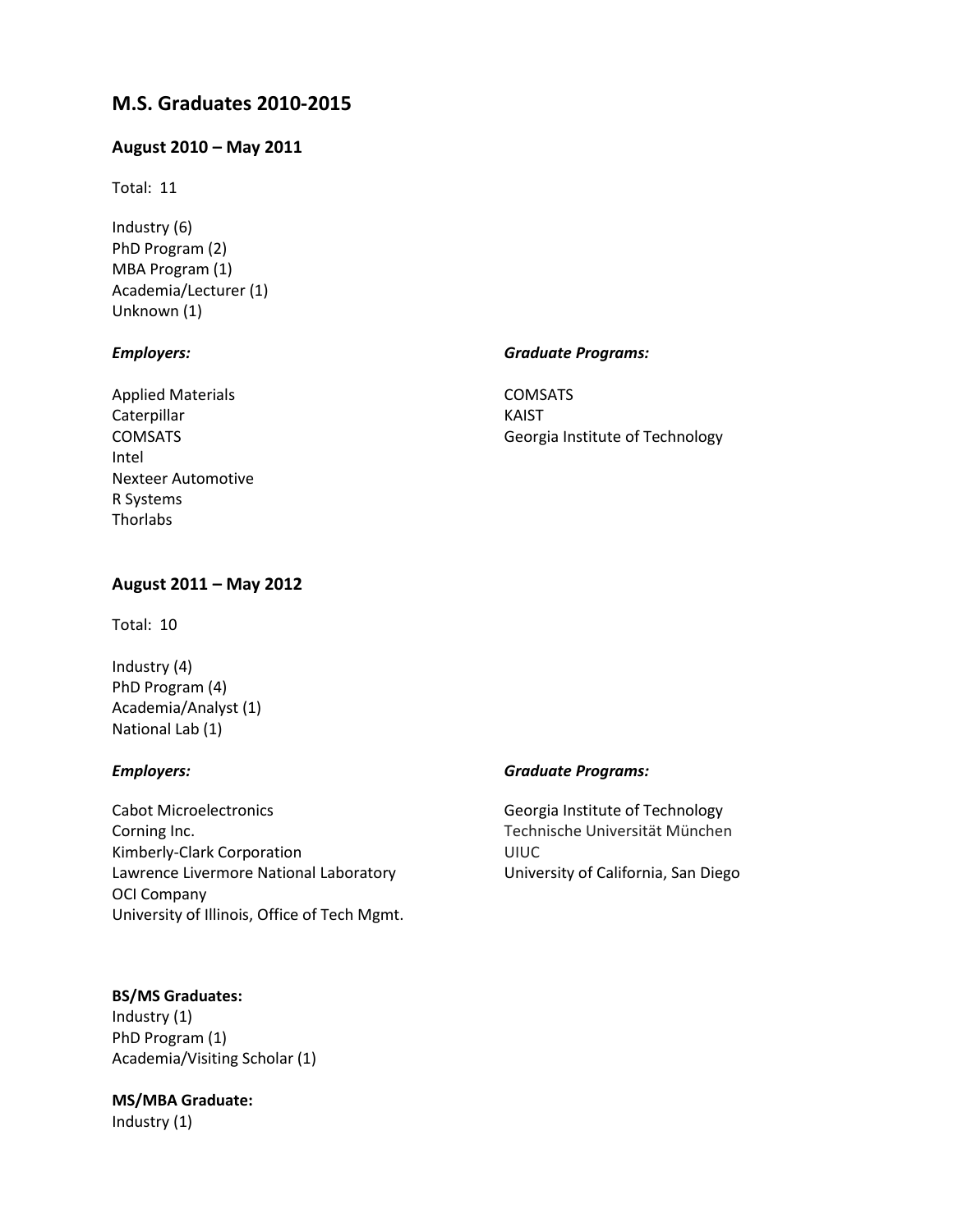# **August 2012 – May 2013**

Total: 9

Industry (1) Research Lab (1) Academia/Hourly (1) Academia/Full-time (1) PhD Program (3) MS Program/Non-MatSE (1) Unknown (1)

## *Employers:*

CERL National Instruments UIUC University of Rochester

# *Graduate Programs:*

Forschungzentrum Julich GmblH Northwestern University UIUC (2)

# **August 2013 – May 2014**

Total: 23

PhD Program (9) Industry (6) Still Looking (4) Unknown (3) Academic Hourly (1)

# *Employers:*

Brady Corporation Dioxide Materials IM Flash Technologies Intel (2) Praxair

#### *Graduate Programs:*

Boise State University Texas A&M University of California, Berkeley University of California, Los Angeles University of Colorado, Boulder UIUC (3)

## **August 2014 – May 2015**

Total: 24

PhD Program (6) MS Program (1) Industry (6)